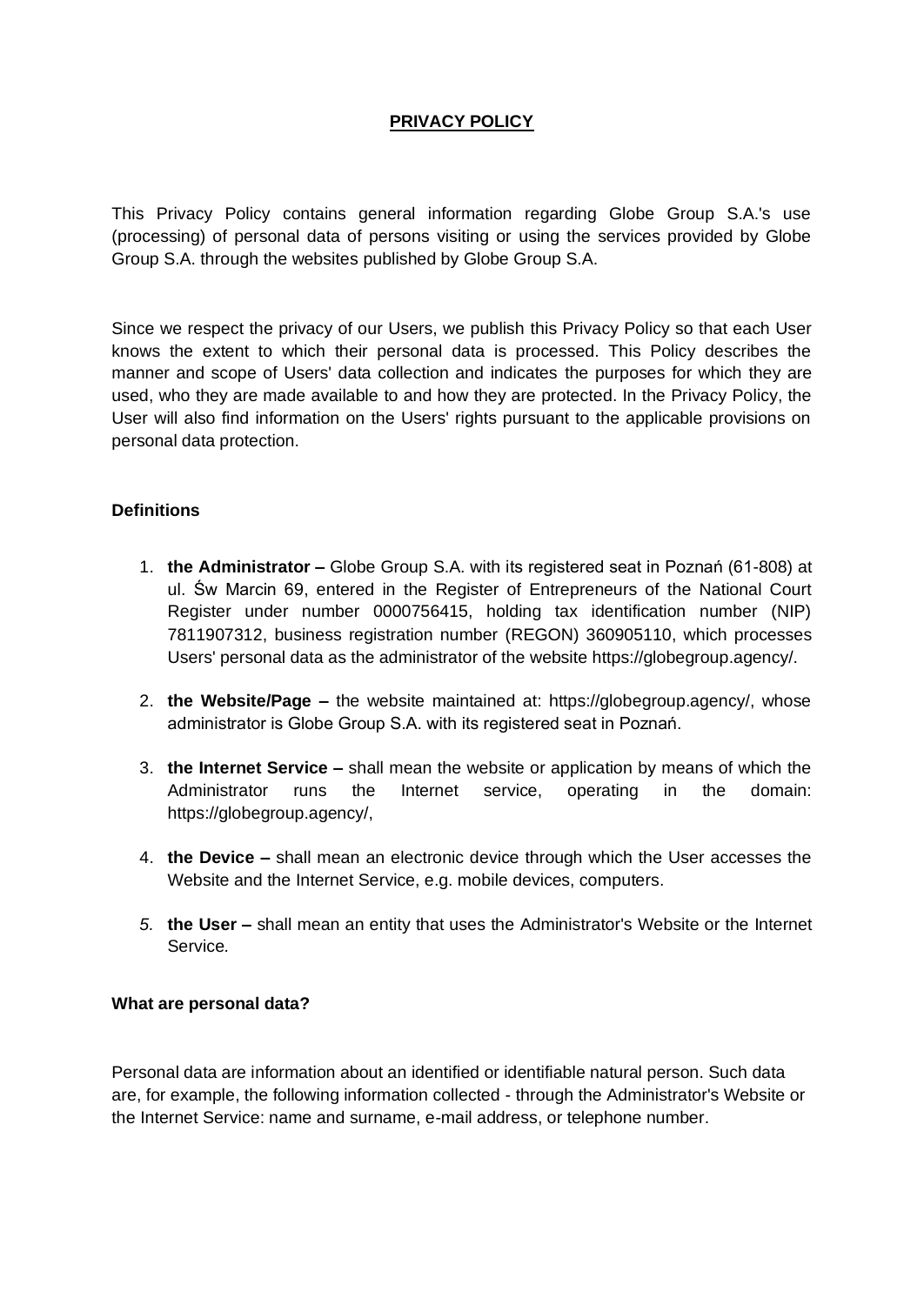### **What is GDPR?**

On 25 May 2018. GDPR, i.e. Regulation (EU) 2016/679 of the European Parliament and of the Council of 27 April 2016 on the protection of natural persons with regard to the processing of personal data and on the free movement of such data and repealing Directive 95/46/EC, came into force. This is an EU regulation on the protection of personal data and on how they are secured. The GDPR came into force uniformly in all countries of the European Union. The GDPR provisions apply, among others, to the processing of personal data via the Internet, including via the Website and the Internet Service.

## **Personal Data Controller**

The Controller of the Users' personal data is Globe Group S.A. with its registered seat in Poznań (61-808) at Św. Marcin 69 Street, entered into the Register of Entrepreneurs of the National Court Register under number 0000756415, holding tax identification number (NIP) 7811907312, business registration number (REGON) 360905110. You can contact the Controller via e-mail: biuro@globegroup.pl and phone number: +48 61 847 40 07. The Controller has appointed a Personal Data Protection Inspector. You can contact the Personal Data Protection Inspector via phone number: 577008514 and via e-mail address: katarzyna.misztal@globegroup.pl.

#### **Purposes and legal basis of personal data processing by the Controller**

- 1. **Contact Form –** personal data are collected by the Controller to ensure proper use of the Internet Service. Personal data collected via the contact form placed on the Website are collected in order for the Controller to answer the question asked by the User, to contact the User or to send a commercial offer and to conduct marketing activities. Personal data is processed pursuant to the provision of Article 6(1)(a) of the GDPR, i.e. on the basis of the consent granted by the User.
- 2. **"Career" tab –** personal data collected via the Website via the "Career" tab is collected for the purpose of recruitment processes conducted by the Administrator. Personal data are processed on the basis of the provision of Article 6(1)(a) of the GDPR i.e. on the basis of the consent granted by the User.
- 3. **Personal data of the Administrator's Customers** are processed for the following purposes:
	- 1. concluding and performing the contract binding you and Globe Group S.A., i.e. to the extent necessary to perform the contract (Article 6(1)(b) of the GDPR).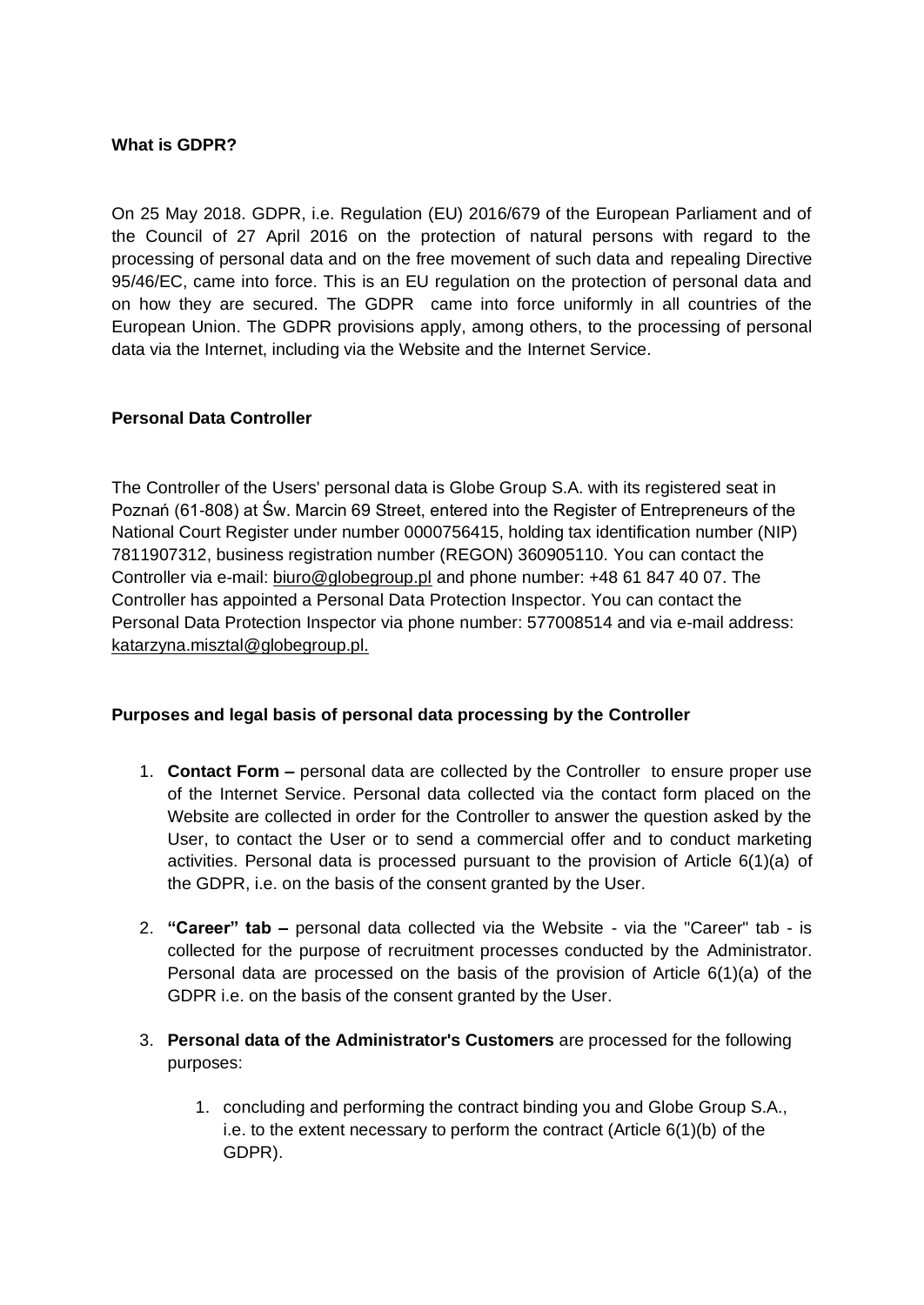- 2. asserting claims by the Controller, direct marketing, creating analyses, compilations and statistics for the Controller's own needs, i.e. to the extent necessary for purposes of the legitimate interests pursued by the Controller (Article 6(1)(f) of the GDPR)
- 3. fulfilling statutory obligations, e.g. in accounting and bookkeeping (i.e. Article 6(1)(c) of the GDPR).

### **Period of processing Users' personal data**

- 1. The Users' personal data, in connection with the purposes specified above, i.e. within the scope of data collected via the contact form available on the Website, will be processed by the Controller for a period of 3 years, unless the User revokes their consent within this period.
- 2. Personal data of the Users being job candidates provided in the Administrator's recruitment process via the "Career" tab will be processed for a period of 6 months from the date of completion of the recruitment process for the position applied for by the User. If the User gives consent for the Controller to conduct recruitment processes in the future, their personal data will be processed for a period of 2 years.
- 3. The personal data of the Controller's customers will be processed for the period of execution of the contract, the period resulting from tax regulations regarding the storage of invoices or the period of the limitations for claims.

If the User withdraws their consent to the processing of personal data by the Controller for the purposes indicated in sec.1 and 2 of this Privacy Policy, the data will not be processed by the Controller, unless there is another legal basis for their processing.

#### **To whom do we transfer your data?**

The recipients of the Users' personal data are: the Administrator's employees and coworkers, entities operating ICT systems and providing IT tools, entities providing maintenance services, entities operating and maintaining the IT network, entities cooperating with the Administrator in the provision of marketing services, as well as entities providing advisory, legal, consulting and auditing services.

User data will not be transferred to third countries.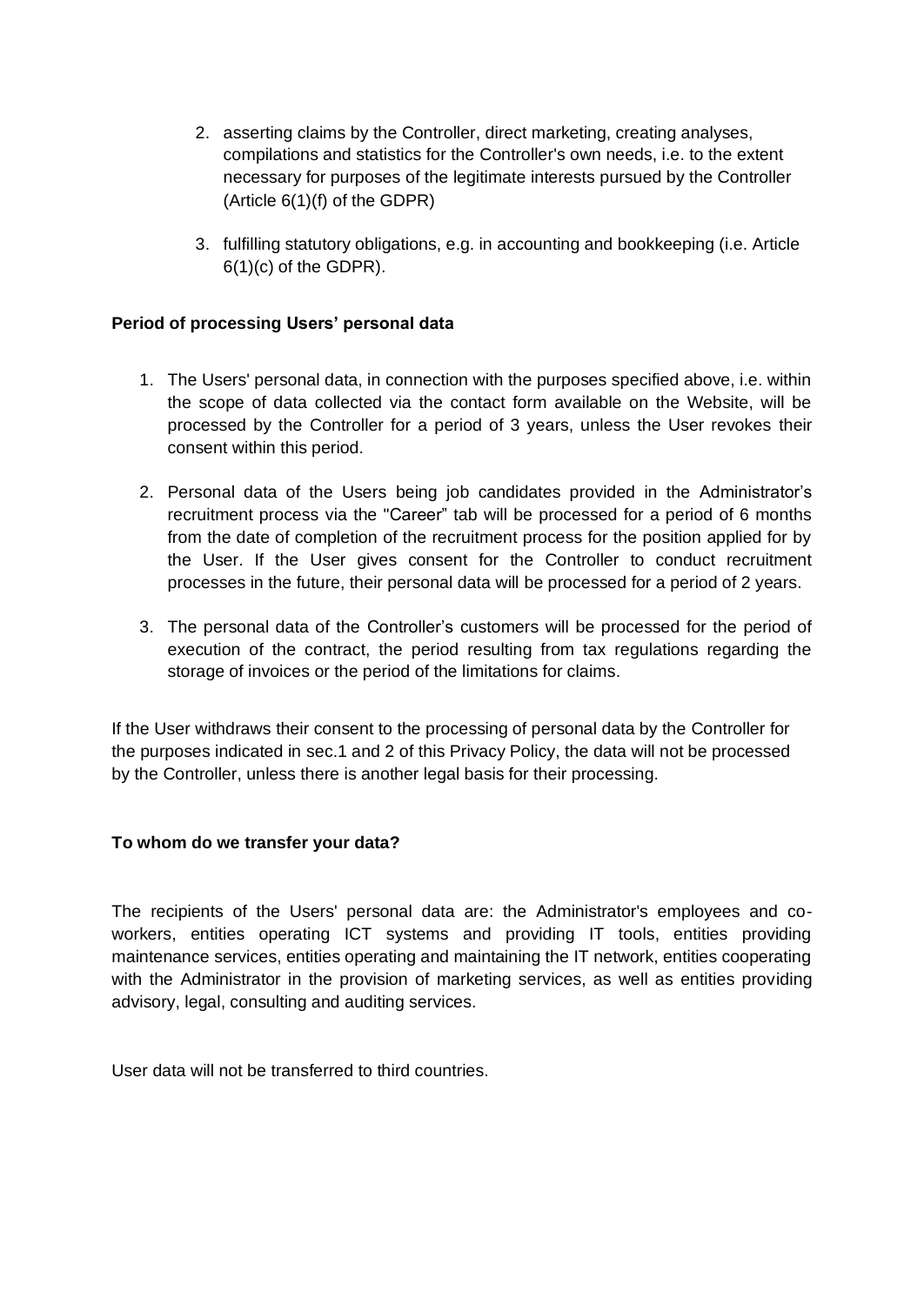#### **What rights do Users have under the GDPR?**

Users shall have the right to request that the Controller do the following:

- 1. provide the Users with access to the personal data provided by them and which concern them, subject to Article 15(3) of the GDPR (Article 15 of the GDPR);
- 2. rectify the data (Art. 16 of the GDPR);
- 3. erase the personal data provided by Users under the "right to be forgotten" (Article 17 of the GDPR);
- 4. restrict processing of the User's personal data (Article 18 of of the GDPR);
- 5. transfer User's personal data (Article 20 of the GDPR).

Users shall have the right to withdraw the granted consent to data processing at any time, which will not affect the legality of the processing, which was performed on the basis of consent before its withdrawal.

Users shall also have the right - in the case of the processing of personal data based on the Controller's legitimate interests, i.e. Article 6(1)(f) of the GDPR to object to processing of personal data concerning them at any time, pursuant to Article 21 of the GDPR. Accordingly, the Controller shall no longer process the Users' personal data subject to the objection on this basis, unless the Controller demonstrates compelling legitimate grounds for the processing which override the interests, rights and freedoms of the data subject, or grounds for the establishment, exercise or defence of claims.

Users may exercise the above rights in the following ways:

- 1. by contacting the Personal Data Inspector appointed by the Controller via telephone number: 577008514 and via e-mail address: katarzyna.misztal@globegroup.pl,
- 2. by sending a written request to the Controller's registered address: Globe Group S.A., 69 Św. Marcin Street, 61-808 Poznań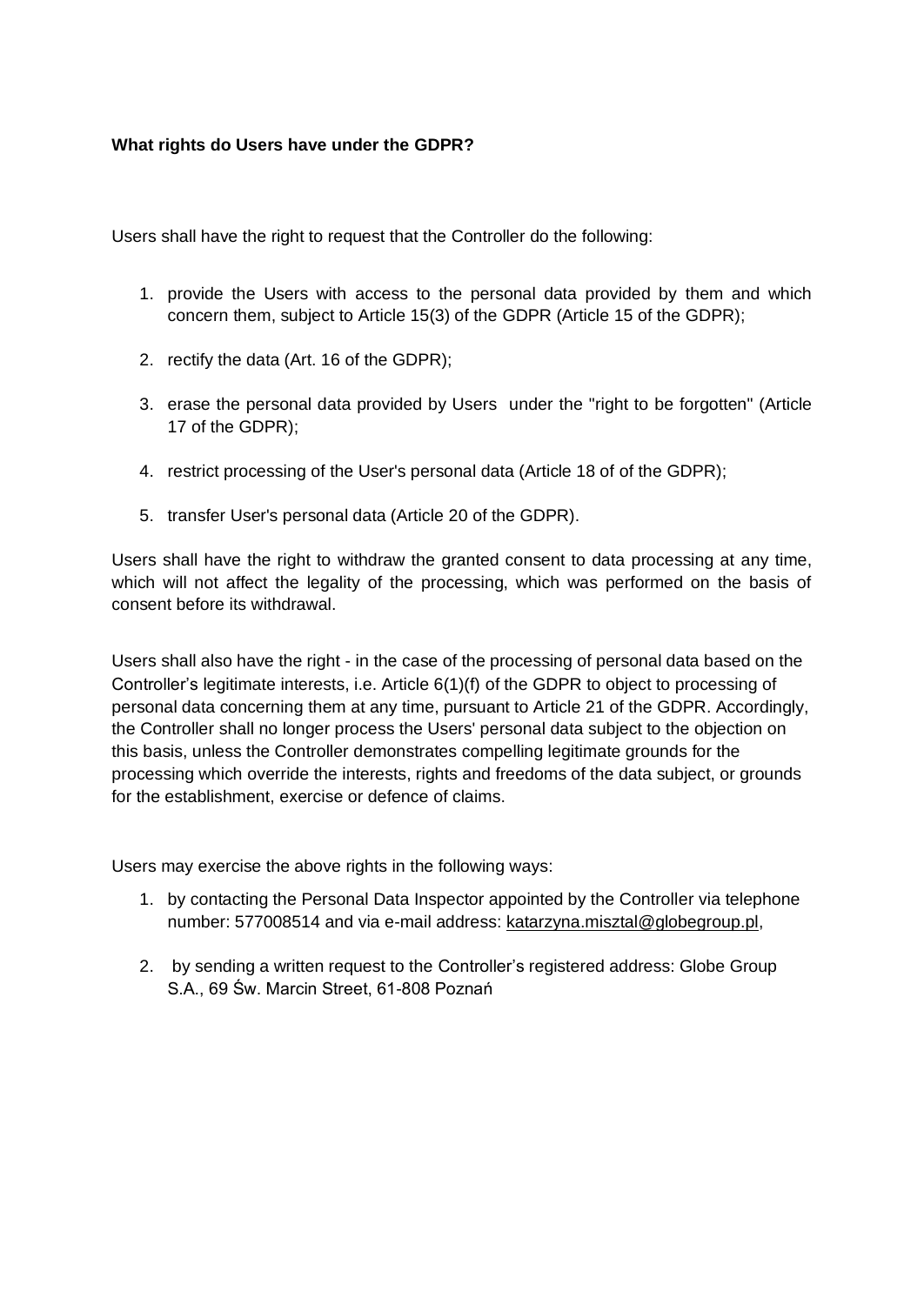### **Complaint to the supervisory authority**

Users shall have the right at any time to lodge a complaint with the supervisory authority, i.e. the President of the Personal Data Protection Office, if they believe that the processing of their personal data by the Controller violates applicable laws.

### **Automated decision-making, including profiling**

Users' personal data processed by the Controller for the purposes indicated above will be processed in an automated manner (through the Administrator's Website and the Internet Service), however with regard to such data, the Controller will not be making decisions in an automated manner and also such data will not be profiled.

Information on cookies can be found in the Cookies Policy section.

# **COOKIES POLICY**

This Cookie Policy shall supplement the Privacy Policy with regard to the processing of personal data using cookies and other Internet technologies.

# **Definitions**

- 1. **Administrator/Company –** shall mean the company Globe Group S.A. with its registered seat in Poznań (61-808) at Św. Marcin 69, entered into the Register of Entrepreneurs of the National Court Register under No. 0000756415, holding tax identification number (NIP) 7811907312 and business registration number (REGON) 360905110, which processes personal data of the Users as the controller.
- 2. **the Website/Page –** the website which the User uses and whose administrator is Globe Group S.A.. with its registered seat in Poznań.
- 3. **the Internet Service -** shall mean the website or application by means of which the Administrator operates the Internet service running on the Website.
- 4. **the Device** shall mean an electronic device through which the User obtains access to the Website and the Internet Service, e.g. mobile devices, computers.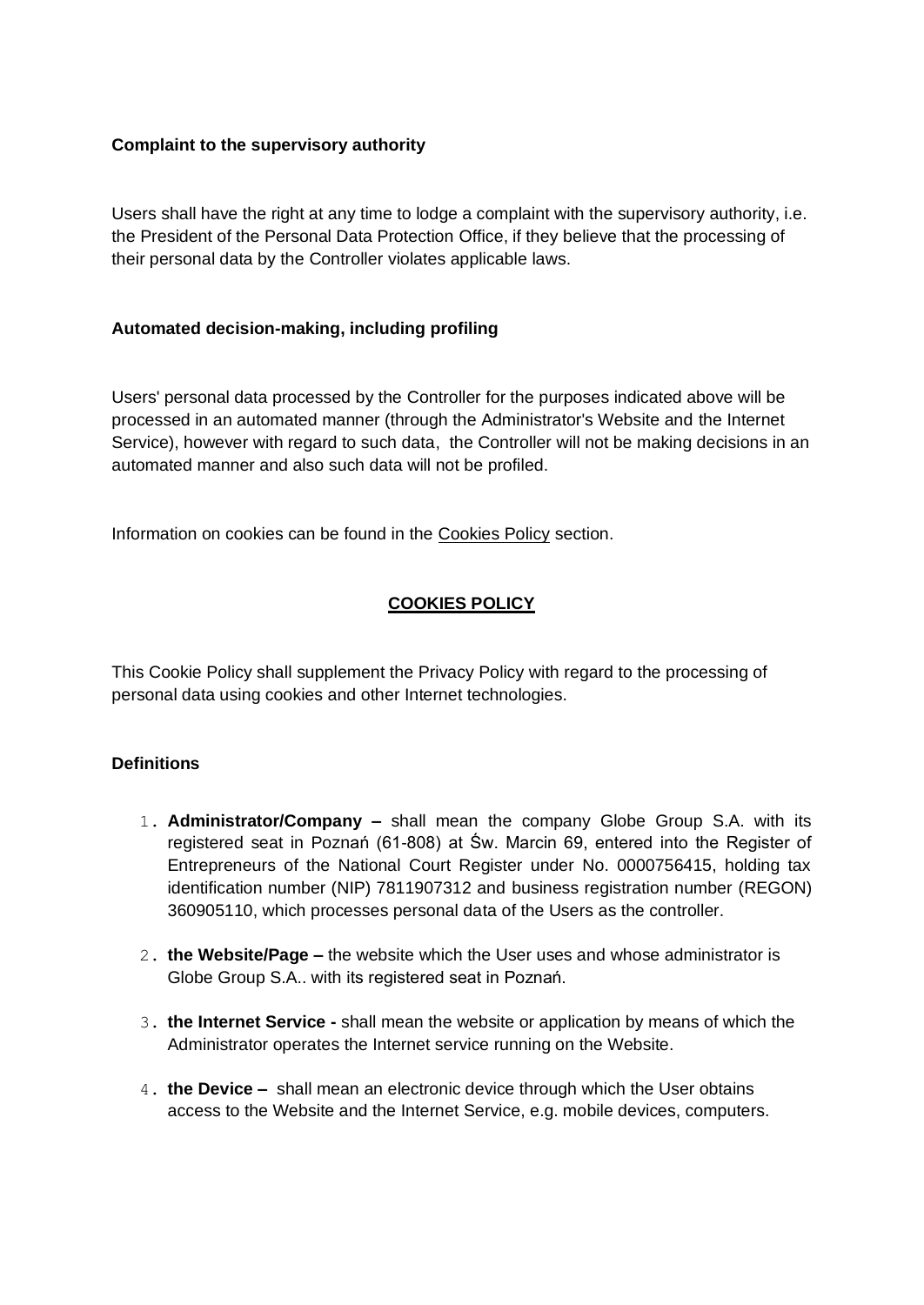- *5.* **the User** *–* shall mean an entity that uses the Administrator's Website or the Internet Service.
- 6. **Cookies** *–* shall mean IT data (small text files) saved and stored in Devices through which the User accesses the Website or the Internet Service of the Company.
- 7. **Administrator's Cookies /Own Cookies** *–* shall mean IT data recorded and stored by the Administrator, related to the provision of electronic services by the Administrator via the Website or the Company's Internet Service.
- *8.* **Third-party Cookies** *–* shall mean Cookies placed by the Administrator's partners, via the Company's Website or the Internet Service.

Information on the processing of personal data can be found in the Privacy Policy.

#### **What types of cookies are used by the Administrator?**

Cookies used by the Administrator are safe for the User's Device. These files do not allow viruses, other unwanted software or malware to enter the User's Device. Using cookies makes it possible to identify the software used by the User and to adjust the Website or the Internet Services of the Company to the needs of each User. Cookies contain information about the name of the domain they come from, the time they are stored on the Device, as well as their assigned value.

The Website or the Internet Services use two basic types of cookies: "session cookies" and "persistent cookies" :

- 1. "Session cookies" are temporary files that are stored in the User's device until logging off, leaving the Website or switching off the software (web browser).
- 2. "Permanent cookies" are stored in the User's device for the time specified in the parameters of cookies or until they are deleted by the User.

The User has the possibility to restrict or disable access of cookies to their Device. In the case of using the above options, using the Website or the Internet Services of the Company will be possible, except for the functions which require cookies to function.

#### **For what purpose do we use cookies?**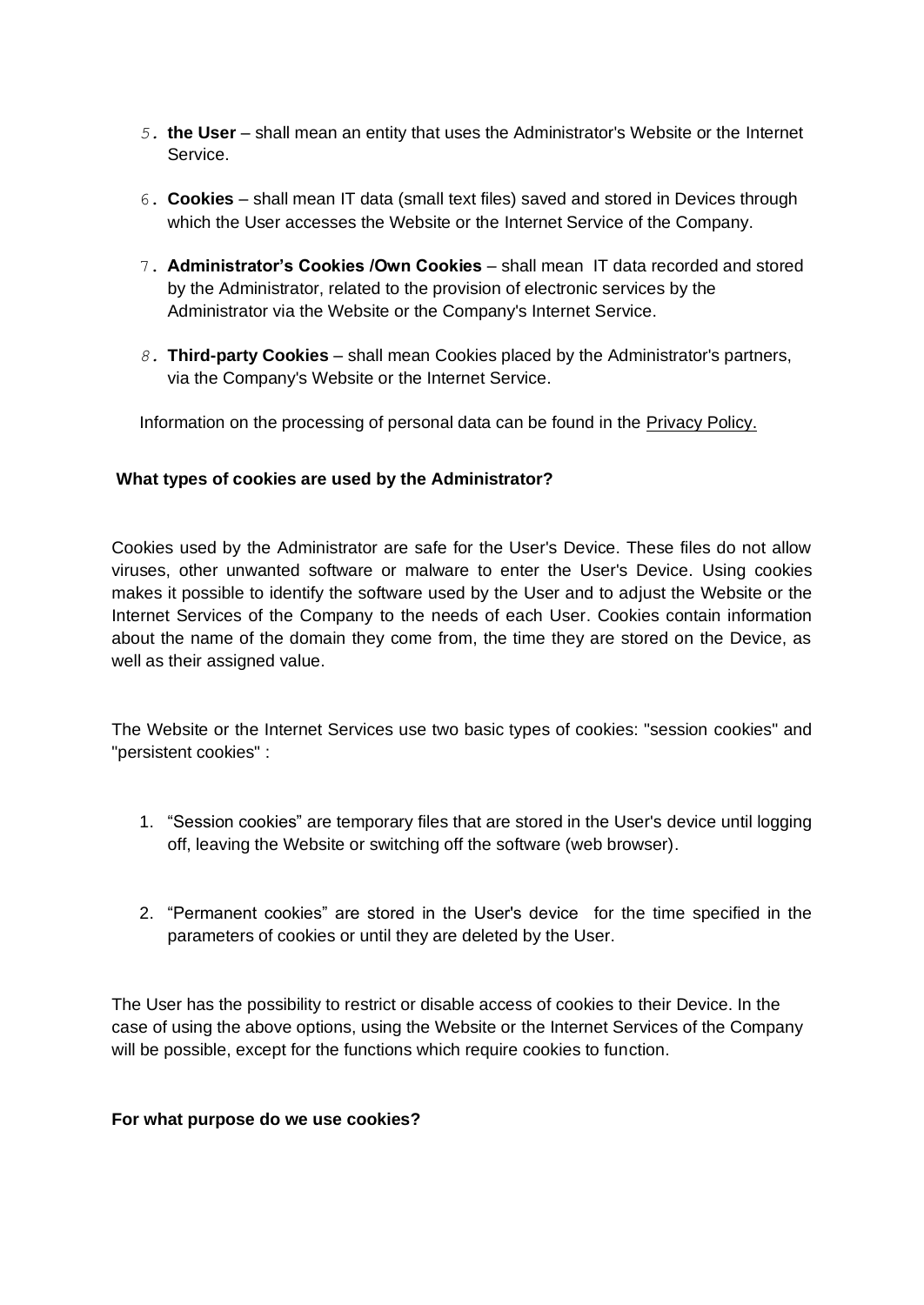Own cookies are used by the Administrator for the following purposes:

- 1. Configuration of the Website or the Internet Service by adjusting and optimising their content to the User's preferences, remembering the settings selected by the User and personalising the interface, browsing history in order to recommend content and font size, appearance of the Website or the Internet Service and other similar settings.
- 2. Creation of statistics which help to understand how the Users of the Website or the Internet Service use the websites, which enables improvement of their structure and content.
- 3. Remembering the User's location, which in particular enables the adaptation of information provided to the User taking into account their location.
- 4. Authenticating the User of the Website or the Internet Service and ensuring the User session for the purpose of maintaining a session of the Website or the Internet Service User (after logging in) - if applicable, thanks to which they do not have to reenter their login, correct configuration of selected features of the Website or the Internet Service, as well as optimizing and increase of effectiveness of services provided by the Administrator.
- 5. Carrying out processes necessary for ensuring full functionality of the Website or the Internet Service by adjusting their content to the User's preferences and optimizing the use of these Websites or the Internet Service. In particular, these files enable recognition of the basic parameters of the User's Device and appropriate display of the Website or the Internet Service, in a manner adjusted to the User's individual needs.
- 6. Ensuring safety and reliability of the Website or the Internet Service consisting of processing certain information adequately to the purpose for which it was collected.

# **How can I determine the conditions for storing cookies and the manner in which they access the Device?**

The User may individually adjust the settings concerning cookies, indicating conditions for storing them and for accessing the Device by these files. The User can change the settings referred to above by changing the settings of the Internet browser and by using the configuration of a given service. The settings can be changed in such a way as to block the automatic handling of cookies in the web browser's settings or inform about each placement of cookies on the User's Device.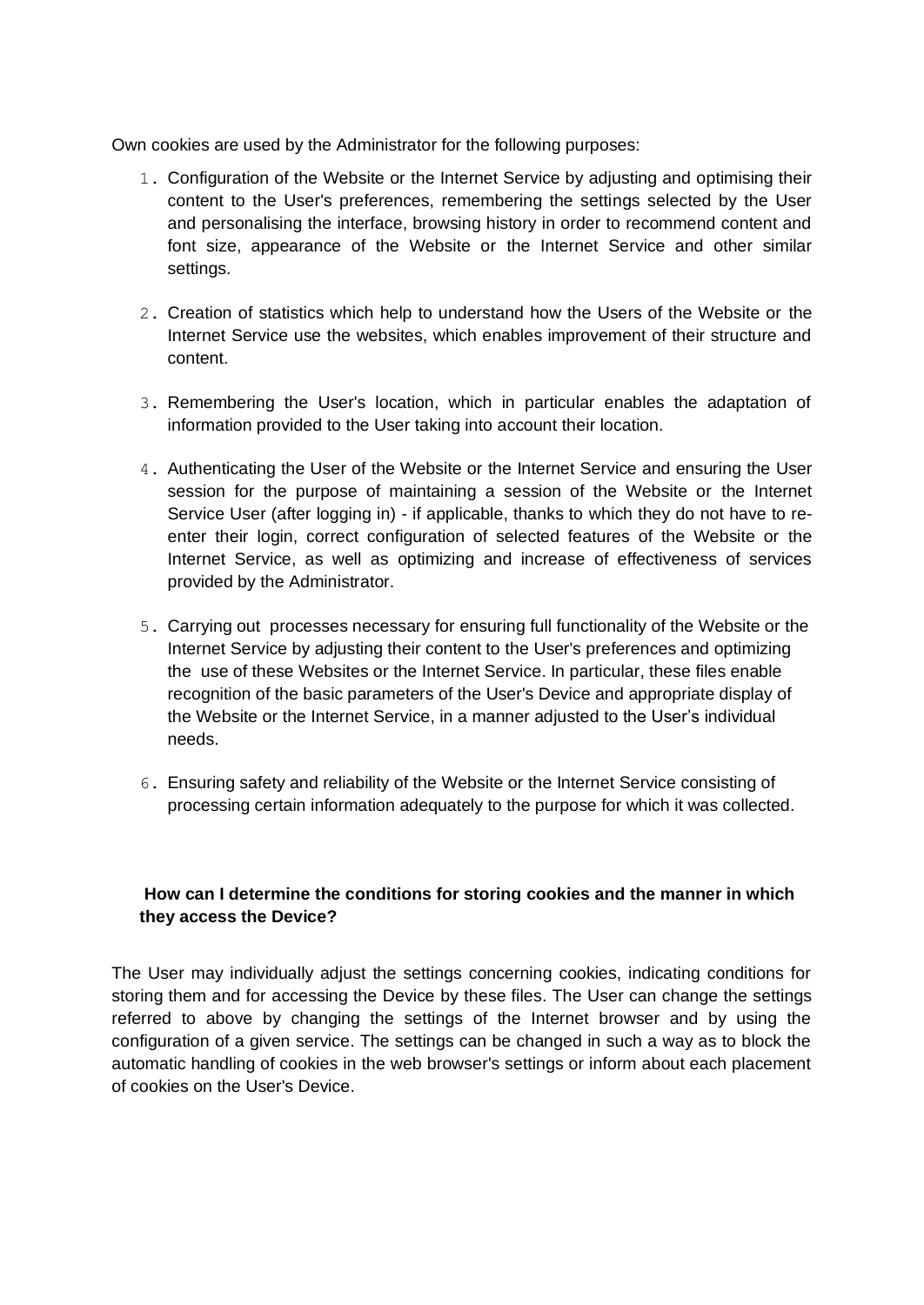Detailed information on the possibility and methods of using cookies in browsers is available in the software settings of the relevant web browser.

The User can delete cookies at any time using the available functions in their web browser. Applied restrictions on the use of cookies may affect some of the functionalities available on the Website or in the Internet Service.

## **Google Analytics**

The Administrator uses Google Analytics tools which collect anonymous information on User visits to the Website. This information relates, among other things, to the subpages visited by the User during their visit to the Website, the time they spend on the Website and the transitions between individual Websites in order to generate anonymous statistics on the functioning of the Websites and to enable analysis of Website activity so as to adjust the offer to the Users' needs in the best possible way.

## **Google Ads**

The Administrator uses Google Ads tools, thanks to which it can present the offer within the Google search engine and on the websites which are part of the Google advertising network. A user entering certain keywords in the search engine may receive a Globe Group S.A. advertisement. As part of Google Ads, the Company analyses the effectiveness of ads published on Google's websites so that the offer better matches the User's expectations. When the User clicks on a banner ad published by Google, cookies are saved on the User's computer as part of Google Ads. In this way, only statistical information is obtained which serves to identify the advertising banner.

#### **How can I disable cookies in my browser?**

The possibility and manner of disabling cookies depends on the browser you use. Below, you can find the addresses of the creators' websites, where the possibility of disabling cookies is described:

- 1. Mozilla Firefox: http://support.mozilla.org/pl/kb/blokowanie-ciasteczek
- 2. Google Chrome: http://support.google.com/chrome/bin/answer.py?hl=pl&answer=95647